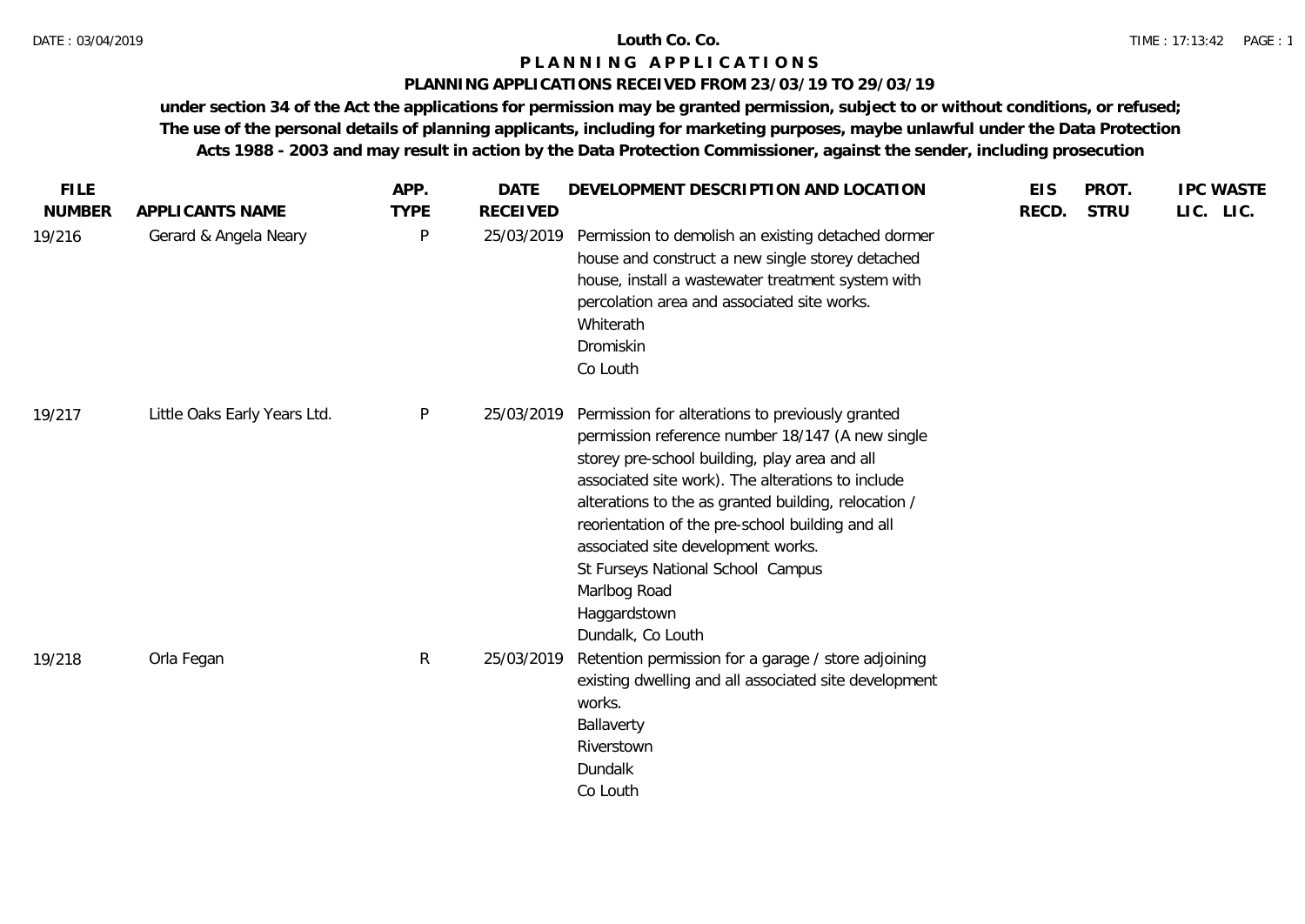# **PLANNING APPLICATIONS RECEIVED FROM 23/03/19 TO 29/03/19**

| <b>FILE</b>   |                                 | APP.         | <b>DATE</b>     | DEVELOPMENT DESCRIPTION AND LOCATION                                                                                                                                                                                                                                                                                    | <b>EIS</b> | PROT.       | <b>IPC WASTE</b> |
|---------------|---------------------------------|--------------|-----------------|-------------------------------------------------------------------------------------------------------------------------------------------------------------------------------------------------------------------------------------------------------------------------------------------------------------------------|------------|-------------|------------------|
| <b>NUMBER</b> | APPLICANTS NAME                 | <b>TYPE</b>  | <b>RECEIVED</b> |                                                                                                                                                                                                                                                                                                                         | RECD.      | <b>STRU</b> | LIC. LIC.        |
| 19/219        | Brinto Taverns Ltd.             | $\mathsf{R}$ | 25/03/2019      | Retention permission for a white canopy structure,<br>bar and metal clad roof structure over existing beer<br>garden and metal clad awning to existing smoking<br>area at the rear of The Neptune.<br>The Neptune Public House<br>Main Street<br>Blackrock<br>Co Louth                                                  |            |             |                  |
| 19/220        | Marese Kerr                     | $\mathsf{R}$ | 25/03/2019      | Retention and permission: Retention and completion<br>of 1 and a half storey design dwelling house<br>previously granted permission under Ref. 051284,<br>proposed on-site well, proprietary wastewater<br>treatment system / percolation area and associated<br>site works.<br>Brownstown<br>Monasterboice<br>Co Louth |            |             |                  |
| 19/221        | Brendan Marry & Crona<br>Tansey | P            | 25/03/2019      | Permission for a replacement dwelling, a garage, the<br>installation of a wastewater treatment system,<br>percolation area and all associated site works.<br>Rathiddy<br>Dundalk<br>Co Louth                                                                                                                            |            |             |                  |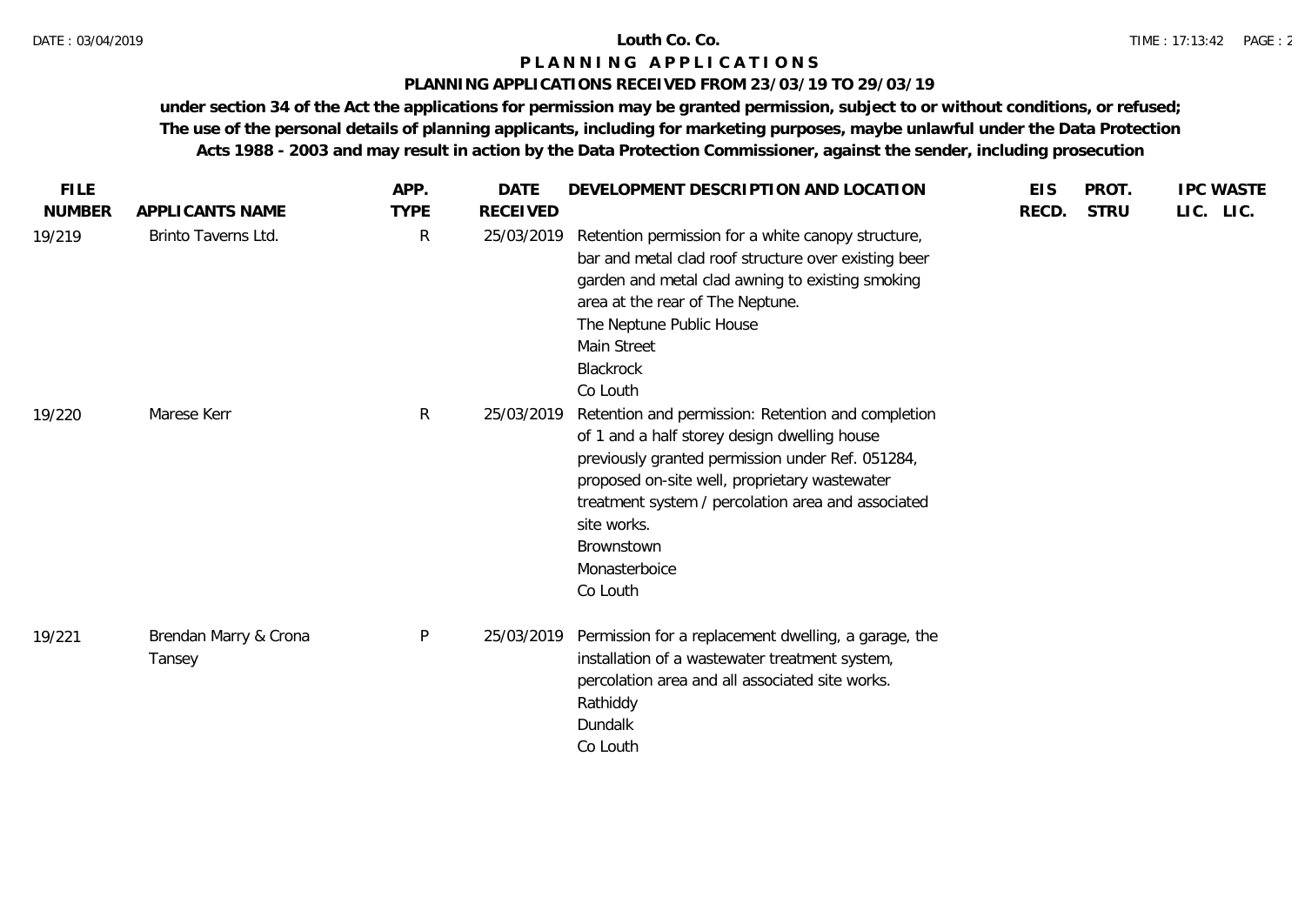# **PLANNING APPLICATIONS RECEIVED FROM 23/03/19 TO 29/03/19**

| <b>FILE</b>   |                                                       | APP.         | <b>DATE</b>     | DEVELOPMENT DESCRIPTION AND LOCATION                                                                                                                                                                                                                                                                                                                                                                                                                                                                                                                                                                                                                                                                                                                                                                                                                                                        | <b>EIS</b> | PROT.       | <b>IPC WASTE</b> |
|---------------|-------------------------------------------------------|--------------|-----------------|---------------------------------------------------------------------------------------------------------------------------------------------------------------------------------------------------------------------------------------------------------------------------------------------------------------------------------------------------------------------------------------------------------------------------------------------------------------------------------------------------------------------------------------------------------------------------------------------------------------------------------------------------------------------------------------------------------------------------------------------------------------------------------------------------------------------------------------------------------------------------------------------|------------|-------------|------------------|
| <b>NUMBER</b> | APPLICANTS NAME                                       | <b>TYPE</b>  | <b>RECEIVED</b> |                                                                                                                                                                                                                                                                                                                                                                                                                                                                                                                                                                                                                                                                                                                                                                                                                                                                                             | RECD.      | <b>STRU</b> | LIC. LIC.        |
| 19/222        | Murray Kirkwood                                       | P            | 25/03/2019      | Permission for the construction of 2 storey side<br>extension over existing, consisting of 2 bedrooms<br>and toilet, and ground floor extension to rear,<br>consisting of kitchen / living room, larger utility<br>room, internal renovations as well as all associated<br>site works.<br>31 Ashfield Close<br>Ashfield<br>Drogheda<br>Co Louth                                                                                                                                                                                                                                                                                                                                                                                                                                                                                                                                             |            |             |                  |
| 19/223        | The Board of Management,<br>St Louis Secondary School | $\mathsf{R}$ | 26/03/2019      | Retention permission for a number of minor<br>alterations to the property to upgrade the fire safety<br>status of same. (1) Installation of 4 no. new external<br>escape doors. (2) Installation of 4 no. Automatic<br>Opening Vents. (3) Minor alterations to Assembly<br>Hall layout and general floor plans. (4) Installation<br>of new fire alarm system. (5) Removal of fire<br>destroyed buildings and forming amenity courtyard.<br>(6) Restoration / replacement of damaged stained<br>glass windows, timber windows and upvc windows.<br>(7) Installation of fire hydrants around school site.<br>(8) All ancillary works associated with the above. St<br>Louis Secondary School is a protected structure, ID<br>No.s D090 Convent Building - NIAH ID No.<br>13900737, D091 Bellew's Castle, D092 Grotescue<br>Sculpture.<br>Castletown Road<br>Castletown<br>Dundalk<br>Co Louth |            | Y           |                  |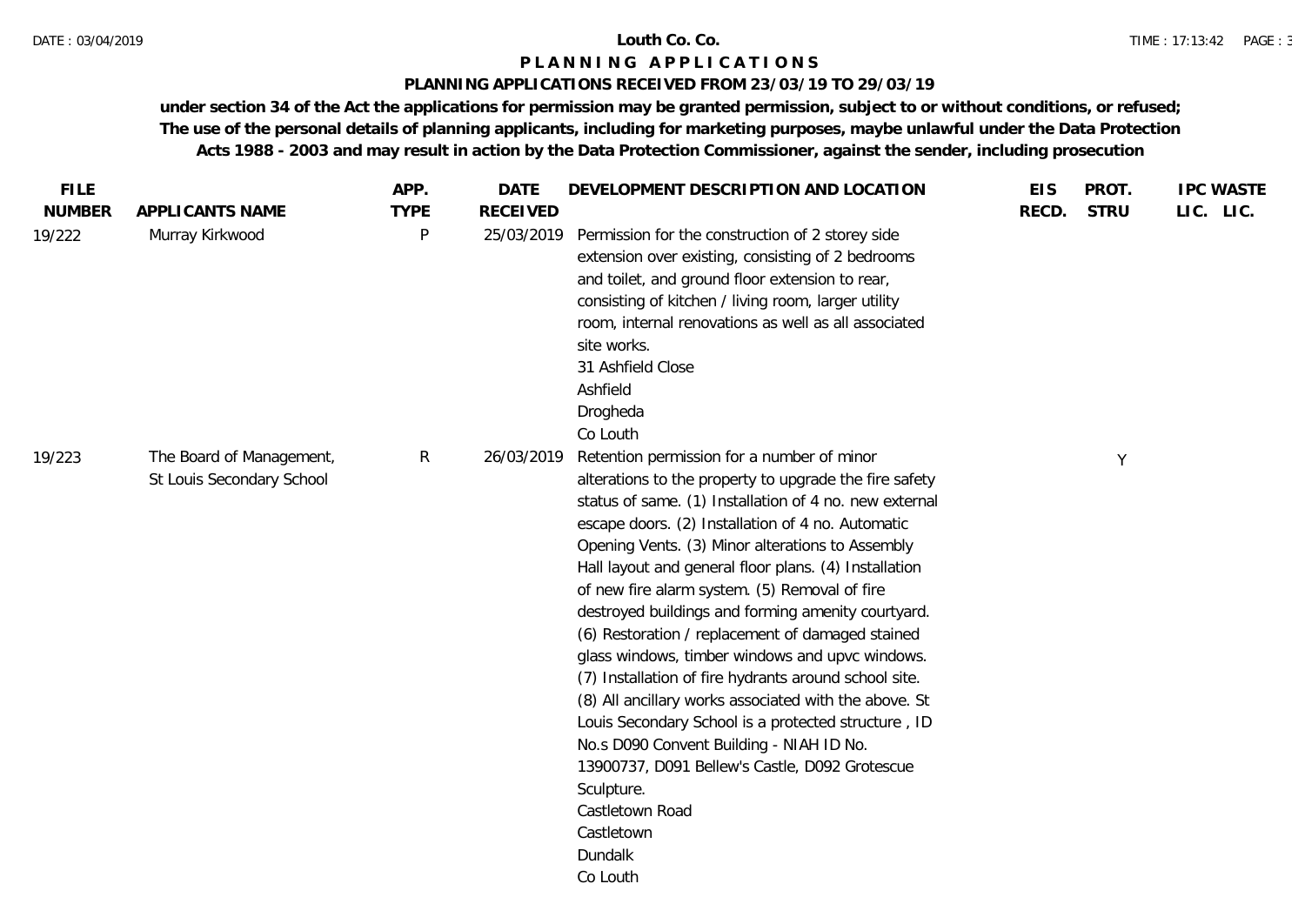# **PLANNING APPLICATIONS RECEIVED FROM 23/03/19 TO 29/03/19**

|        | APPLICANTS NAME                                                   | <b>TYPE</b>  | <b>RECEIVED</b> |                                                                                                                                                                                                                                                                                                                                                                                                                                                                                                                                                                                                                                                                                                                                                                                                                 | RECD. | <b>STRU</b> | LIC. LIC. |
|--------|-------------------------------------------------------------------|--------------|-----------------|-----------------------------------------------------------------------------------------------------------------------------------------------------------------------------------------------------------------------------------------------------------------------------------------------------------------------------------------------------------------------------------------------------------------------------------------------------------------------------------------------------------------------------------------------------------------------------------------------------------------------------------------------------------------------------------------------------------------------------------------------------------------------------------------------------------------|-------|-------------|-----------|
| 19/224 | Fleadh Cheoil na hEireann<br>c/o Safe Events t/a Cuckoo<br>Events | $\mathsf{P}$ | 26/03/2019      | EVENT LICENCE APPLICATION UNDER PART XVI<br>OF the Planning & Development Act 2000 - 2015<br>and the Planning & Development (Amendment)<br>Regulations 2015, Safe Events on behalf of the<br>Fleadh Cheoil na hÉireann Executive Committee<br>(FEC) wish to apply to Louth County Council for a<br>Licence for a series of outdoor events that run for<br>seven days from 11th - 18th August 2019, in<br>Drogheda town. Fleadh Cheoil na hEireann is an<br>annual series of events, comprising of public<br>entertainment in accordance with part XVI of<br>Planning and Development Act 2000-2015. It is<br>anticipated that the number attending will be<br>approximately 500,000 people (based on estimated<br>figures by the FEC from 2018 attendance) over the<br>seven days.<br>Drogheda Town<br>Co Louth |       |             |           |
| 19/225 | Philip Halpenny Ltd.                                              | $\mathsf{P}$ | 26/03/2019      | Permission sought for a grain store and all<br>associated site works.<br>Riverstown<br>Ardee<br>Co Louth                                                                                                                                                                                                                                                                                                                                                                                                                                                                                                                                                                                                                                                                                                        |       |             |           |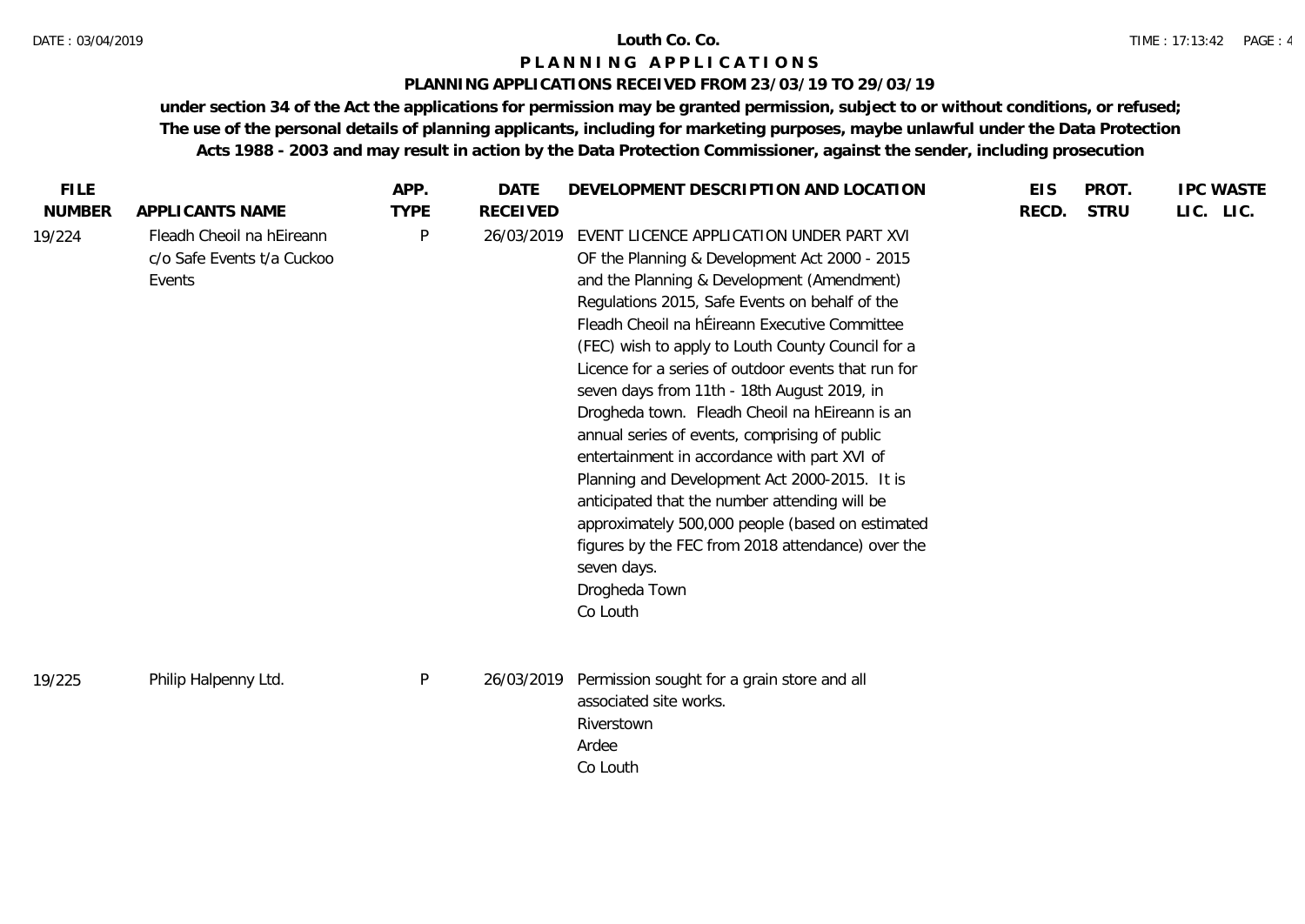# **PLANNING APPLICATIONS RECEIVED FROM 23/03/19 TO 29/03/19**

| <b>FILE</b>   |                   | APP.         | <b>DATE</b>     | DEVELOPMENT DESCRIPTION AND LOCATION                                                                                                                                                                                                                                                                                                   | <b>EIS</b> | PROT.       | <b>IPC WASTE</b> |
|---------------|-------------------|--------------|-----------------|----------------------------------------------------------------------------------------------------------------------------------------------------------------------------------------------------------------------------------------------------------------------------------------------------------------------------------------|------------|-------------|------------------|
| <b>NUMBER</b> | APPLICANTS NAME   | <b>TYPE</b>  | <b>RECEIVED</b> |                                                                                                                                                                                                                                                                                                                                        | RECD.      | <b>STRU</b> | LIC. LIC.        |
| 19/226        | Gerard McKenna    | P            |                 | 26/03/2019 Permission for a two storey dwelling house,<br>domestic garage, wastewater treatment system and<br>percolation area including all associated site works.<br>Allardstown<br>Knockbridge<br>Dundalk<br>Co Louth                                                                                                               |            |             |                  |
| 19/227        | Philip Arrowsmith | R            | 26/03/2019      | Retention permission for an existing residential<br>modular unit and all associated site development<br>works.<br>Dunmahon<br>Ardee Road<br>Dundalk<br>Co Louth                                                                                                                                                                        |            |             |                  |
| 19/228        | Tara Walker       | $\mathsf{R}$ | 28/03/2019      | Retention permission for a dwelling, wastewater<br>treatment system and percolation area.<br>Carstown<br>Termonfeckin<br>Co Louth                                                                                                                                                                                                      |            |             |                  |
| 19/229        | Peader McDonald   | R            | 28/03/2019      | Retention and permission: Retention permission for<br>extension to rear of existing dwelling house and all<br>associated site works and permission relates to<br>elevational changes to front elevation of existing<br>dwelling house and all associated site works.<br>No. 6 Oyster Haven<br>North Commons<br>Carlingford<br>Co Louth |            |             |                  |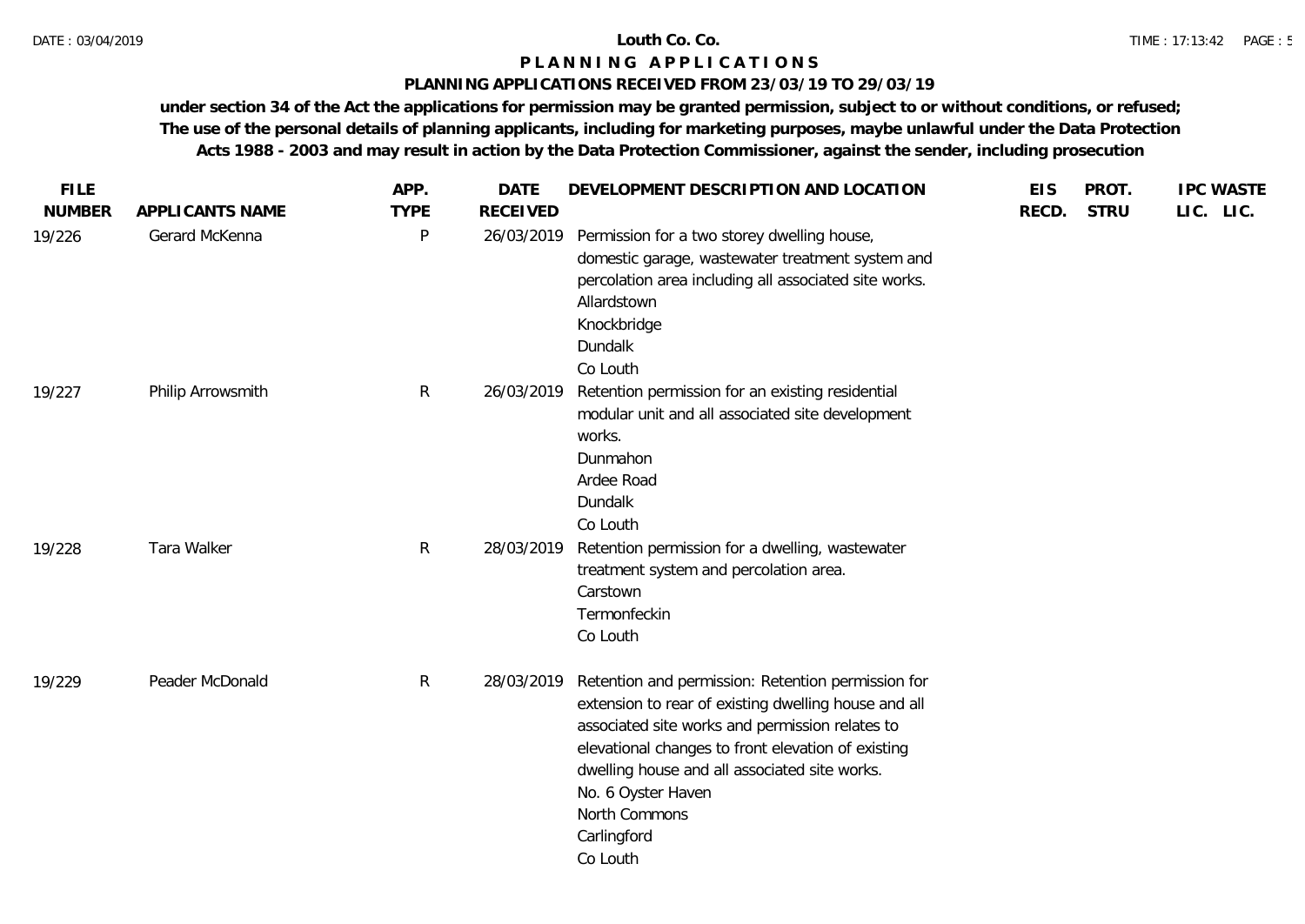# **PLANNING APPLICATIONS RECEIVED FROM 23/03/19 TO 29/03/19**

| <b>FILE</b><br><b>NUMBER</b> | APPLICANTS NAME              | APP.<br><b>TYPE</b> | <b>DATE</b><br><b>RECEIVED</b> | DEVELOPMENT DESCRIPTION AND LOCATION                                                                                                                                                                                                                                                                                                                                                                                                                                                                                                                                                                                                                                                                                                                                                                                    | <b>EIS</b><br>RECD. | PROT.<br><b>STRU</b> | <b>IPC WASTE</b><br>LIC. LIC. |
|------------------------------|------------------------------|---------------------|--------------------------------|-------------------------------------------------------------------------------------------------------------------------------------------------------------------------------------------------------------------------------------------------------------------------------------------------------------------------------------------------------------------------------------------------------------------------------------------------------------------------------------------------------------------------------------------------------------------------------------------------------------------------------------------------------------------------------------------------------------------------------------------------------------------------------------------------------------------------|---------------------|----------------------|-------------------------------|
| 19/230                       | Adrian & Claire Corcoran     | P                   | 28/03/2019                     | Permission for demolition of existing outbuildings,<br>extensions and alterations to existing two storey<br>dwelling, alterations to an existing garage / store,<br>new effluent treatment system and percolation area<br>and all associated site development works.<br>Dunbin Little<br>Knockbridge<br>Co Louth                                                                                                                                                                                                                                                                                                                                                                                                                                                                                                        |                     |                      |                               |
| 19/231                       | Crayvall Egg Production Ltd. | P                   | 29/03/2019                     | Permission to construct 1 no. free range poultry<br>house and 2 no. manure / general purpose stores,<br>together with all ancillary structures, (to include 4<br>no. meal storage bin(s) and soiled water tank), and<br>all associated site works (to include new site<br>entrance and internal laneway, and the provision of<br>an on-site waste water treatment system and<br>percolation area) associated with the proposed<br>development. This application relates to a<br>development, which is for the purposes of an activity<br>requiring a Licence under part IV of the<br>Environmental Protection Agency (Licensing)<br>Regulations 1994 to 2013. An Environmental Impact<br>Assessment Report (E.I.A.R) will be submitted with<br>this planning application.<br>Carrickbaggott<br>Grangebellew<br>Co Louth |                     |                      |                               |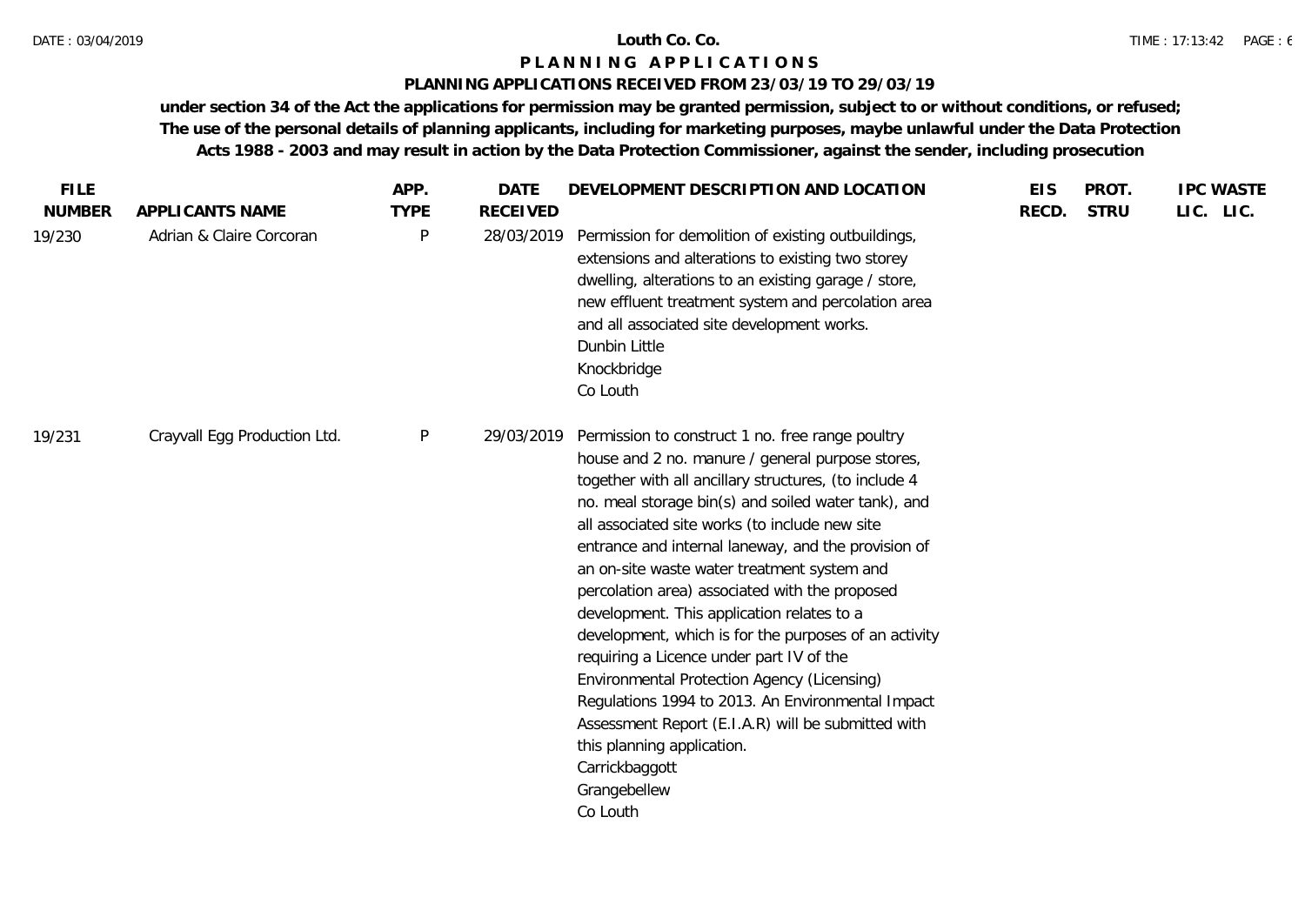# **PLANNING APPLICATIONS RECEIVED FROM 23/03/19 TO 29/03/19**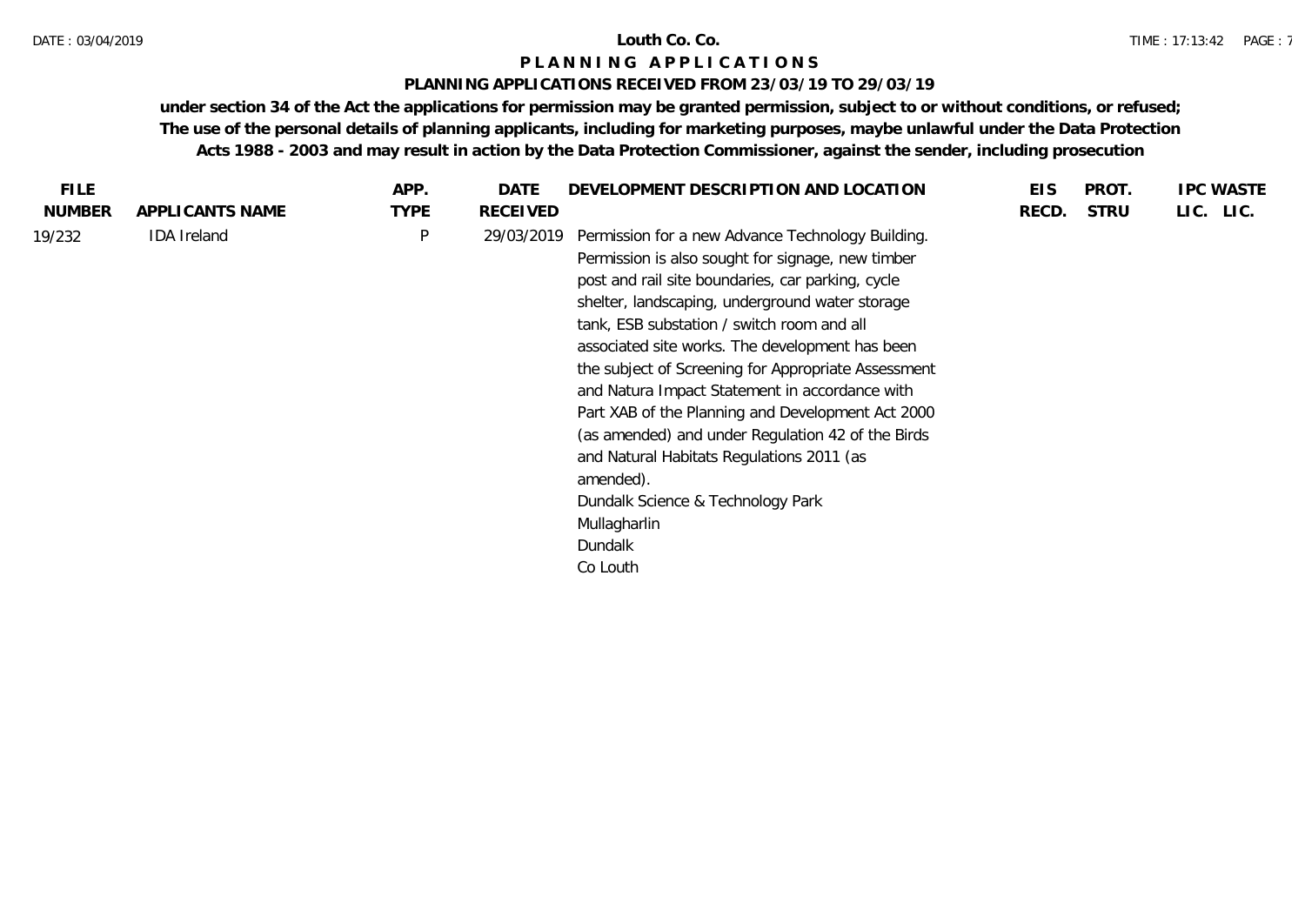# **PLANNING APPLICATIONS RECEIVED FROM 23/03/19 TO 29/03/19**

| <b>FILE</b>   |                                   | APP.         | <b>DATE</b>     | DEVELOPMENT DESCRIPTION AND LOCATION                                                                                                                                                                                                                                                                                                                                                                                                                                                                                                                                                                                                                                                                                                                                                                                                                                                                                                                                   | <b>EIS</b> | PROT.       | <b>IPC WASTE</b> |
|---------------|-----------------------------------|--------------|-----------------|------------------------------------------------------------------------------------------------------------------------------------------------------------------------------------------------------------------------------------------------------------------------------------------------------------------------------------------------------------------------------------------------------------------------------------------------------------------------------------------------------------------------------------------------------------------------------------------------------------------------------------------------------------------------------------------------------------------------------------------------------------------------------------------------------------------------------------------------------------------------------------------------------------------------------------------------------------------------|------------|-------------|------------------|
| <b>NUMBER</b> | APPLICANTS NAME                   | <b>TYPE</b>  | <b>RECEIVED</b> |                                                                                                                                                                                                                                                                                                                                                                                                                                                                                                                                                                                                                                                                                                                                                                                                                                                                                                                                                                        | RECD.      | <b>STRU</b> | LIC. LIC.        |
| 19/233        | <b>B.W.H Developments Limited</b> | $\mathsf{P}$ | 29/03/2019      | Permission for the replacement of 40 no. residential<br>units made up of:- 7 no. 3 storey duplex blocks<br>comprising 14 no. 3 bed units and 14 no. 4 bed<br>units. - 2 no. part 2 storey, part 3 storey bookend<br>apartment blocks comprising 2 no. 1 bed units, 8<br>no. 2 bed units, 2 no. 3 bed units previously granted<br>planning permission under planning reference<br>number 10520047, and extended duration under<br>planning reference number 14352 with 36 no.<br>residential units comprising of the following: - 1 no.<br>2 storey block of apartments comprising 8 no. 1 bed<br>units, 4 no. 2 bed units. - 1 no. 2 storey block of<br>apartments comprising 4 no. 1 bed units, 4 no. 2<br>bed units. - 2 no. terraced blocks comprising 2 no.<br>single storey 1 bed end of terrace units, 6 no. two<br>storey 3 bed mid terrace units per block; - and<br>associated site development works.<br>Harbour View<br><b>Coulter Place</b><br>Armagh Road |            |             |                  |
| 19/234        | Graham Kerr                       | P            | 29/03/2019      | Dundalk, Co Louth<br>Permission to erect a single storey extension to the<br>rear of existing two storey dwelling. Internal<br>modifications to existing dwelling and all associated<br>site development works and services.<br>16 Dunmore<br>Avenue Road<br>Dundalk                                                                                                                                                                                                                                                                                                                                                                                                                                                                                                                                                                                                                                                                                                   |            |             |                  |
|               |                                   |              |                 | Co Louth                                                                                                                                                                                                                                                                                                                                                                                                                                                                                                                                                                                                                                                                                                                                                                                                                                                                                                                                                               |            |             |                  |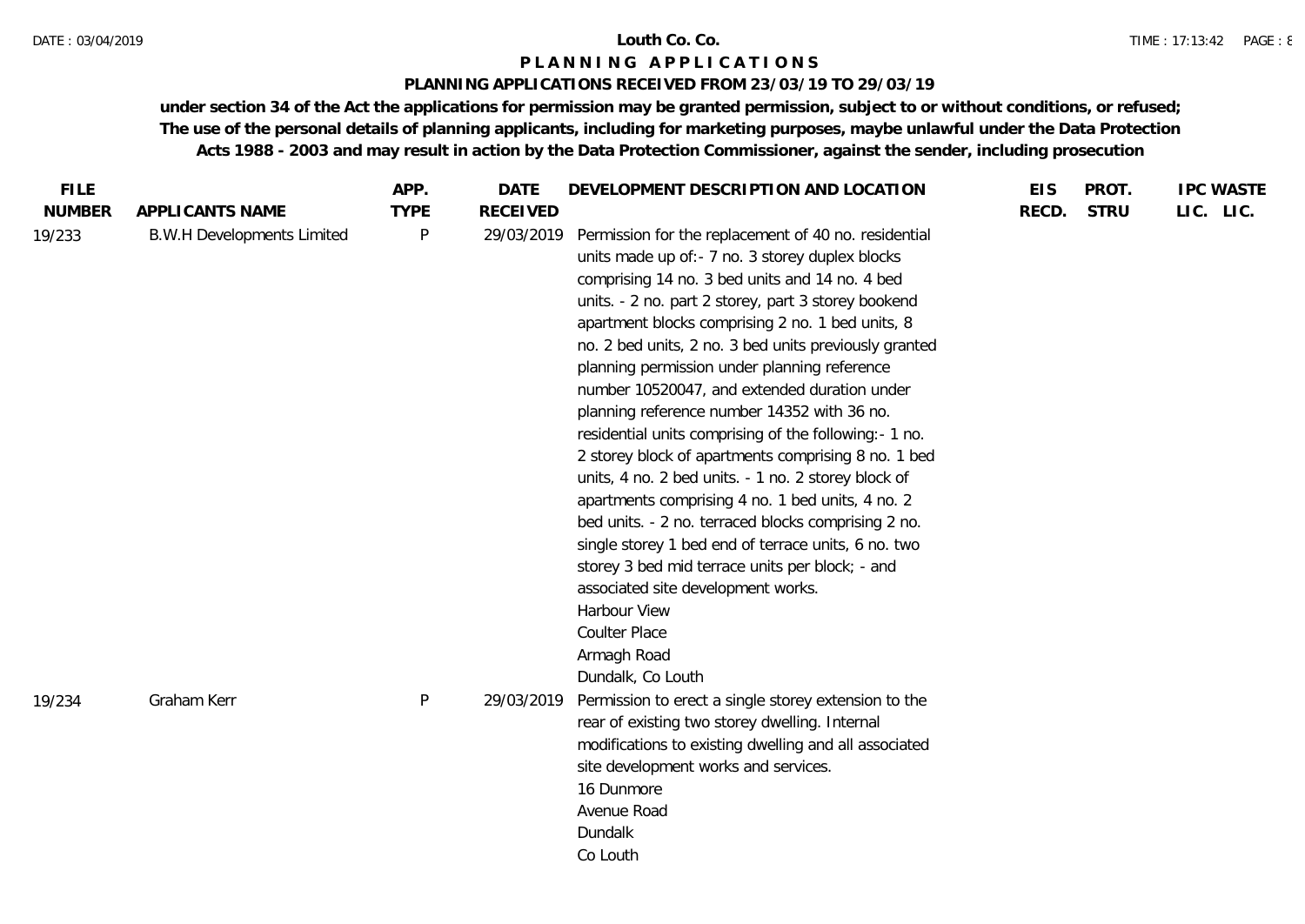# **PLANNING APPLICATIONS RECEIVED FROM 23/03/19 TO 29/03/19**

| <b>FILE</b>   |                               | APP.         | <b>DATE</b>     | DEVELOPMENT DESCRIPTION AND LOCATION                                                                                                                                                                                                                                                                            | <b>EIS</b> | PROT.       | <b>IPC WASTE</b> |
|---------------|-------------------------------|--------------|-----------------|-----------------------------------------------------------------------------------------------------------------------------------------------------------------------------------------------------------------------------------------------------------------------------------------------------------------|------------|-------------|------------------|
| <b>NUMBER</b> | APPLICANTS NAME               | <b>TYPE</b>  | <b>RECEIVED</b> |                                                                                                                                                                                                                                                                                                                 | RECD.      | <b>STRU</b> | LIC. LIC.        |
| 19/235        | Patrick McDonnell             | P            | 29/03/2019      | Permission for (a) extension of an existing<br>agricultural dry storage shed for the purposes of<br>storing grain, straw and machinery. (b) all<br>associated works.<br>Stickillin<br>Ardee<br>Co Louth                                                                                                         |            |             |                  |
| 19/236        | Barry & Aileen Murphy         | $\mathsf{P}$ | 29/03/2019      | Permission for extension and alterations to existing<br>dwelling house and all associated site development<br>works.<br>59 Ard Easmuinn<br>Dundalk<br>Co Louth                                                                                                                                                  |            |             |                  |
| 19/237        | Ian Farrell & Nicola Farrelly | ${\sf P}$    | 29/03/2019      | Permission to construct a single storey 24m2<br>extension to the east of the dwelling, to demolish a<br>section of the existing dining room wall and<br>proposes to create a 1550mm opening into the<br>proposed 20m2 family room with a 4m2 WC and<br>utility room.<br>37 Marley Court<br>Drogheda<br>Co Louth |            |             |                  |